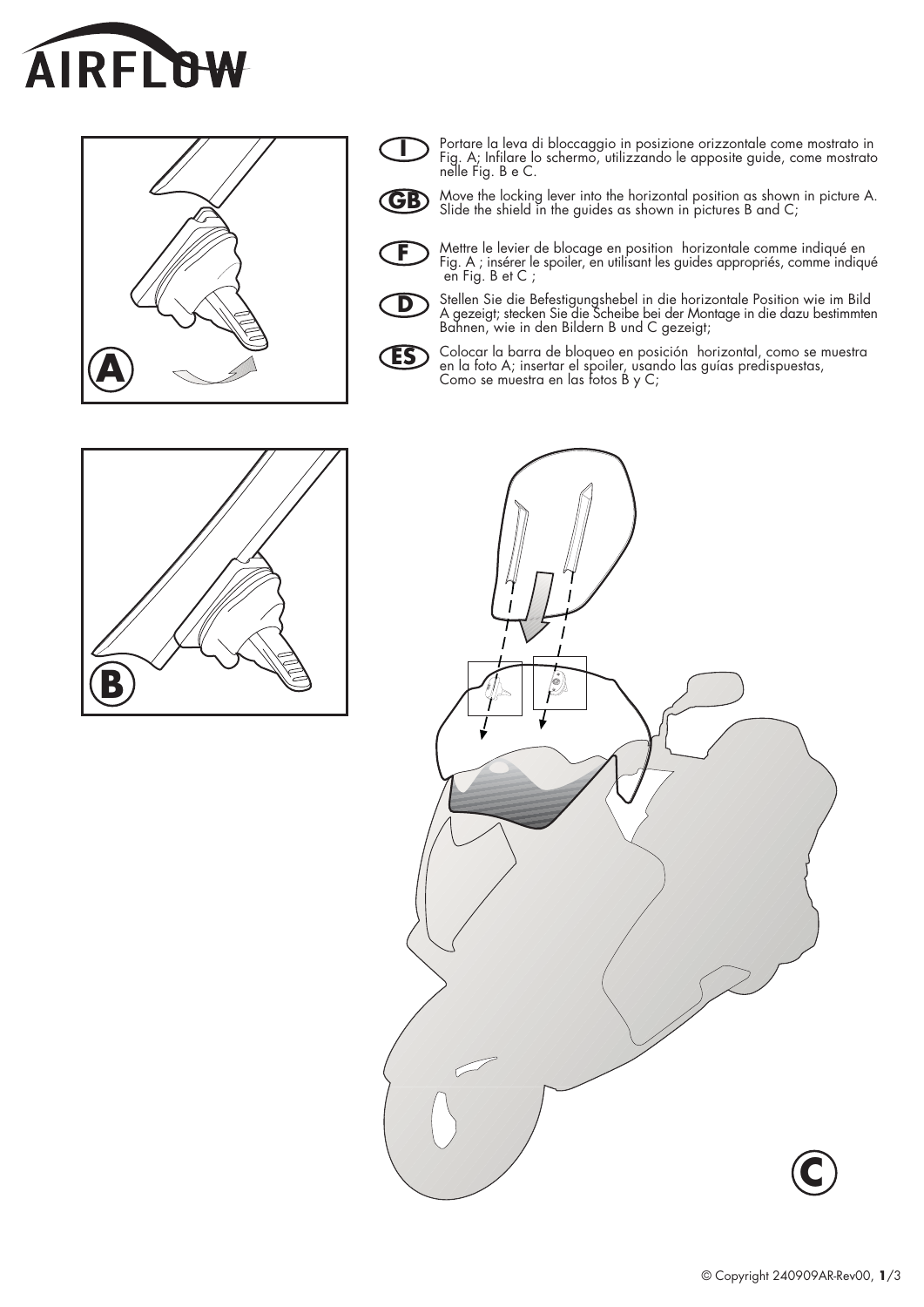







 $\mathbf D$ 

**ES** 

- Con la leva di bloccaggio in posizione orizzontale (Fig. D) regolare la posizione dello schermo; bloccare la leva (Fig. F) solo dopo aver scelto la giusta altezza dello schermo. I
- With the locking lever still in the horizontal position (picture D) adjust the position of the shield to suit your riding position. Lock the lever (picture F), repeat steps D through F to adjust again if necessary; **GB** 
	- Avec le levier de blocage en position horizontale (Fig. D) régler la position du spoiler ; bloquer le levier (Fig. F) seulement après avoir choisi la bonne hauteur du spoiler; F
		- Mit dem Blockierungshebel in der horizontalen Position (Bild D) regulieren<br>Sie die Position der Scheibe; blockieren Sie die Hebel (Bild F) erst nachdem<br>Sie die korrekte Höhe der Scheibe gewählt haben;
		- Con la barra de bloqueo en posición horizontal (foto D) regular la posición<br>del spoiler; bloquear la barra (Foto F) tan sólo después de haber escogido<br>la altura del spoiler;